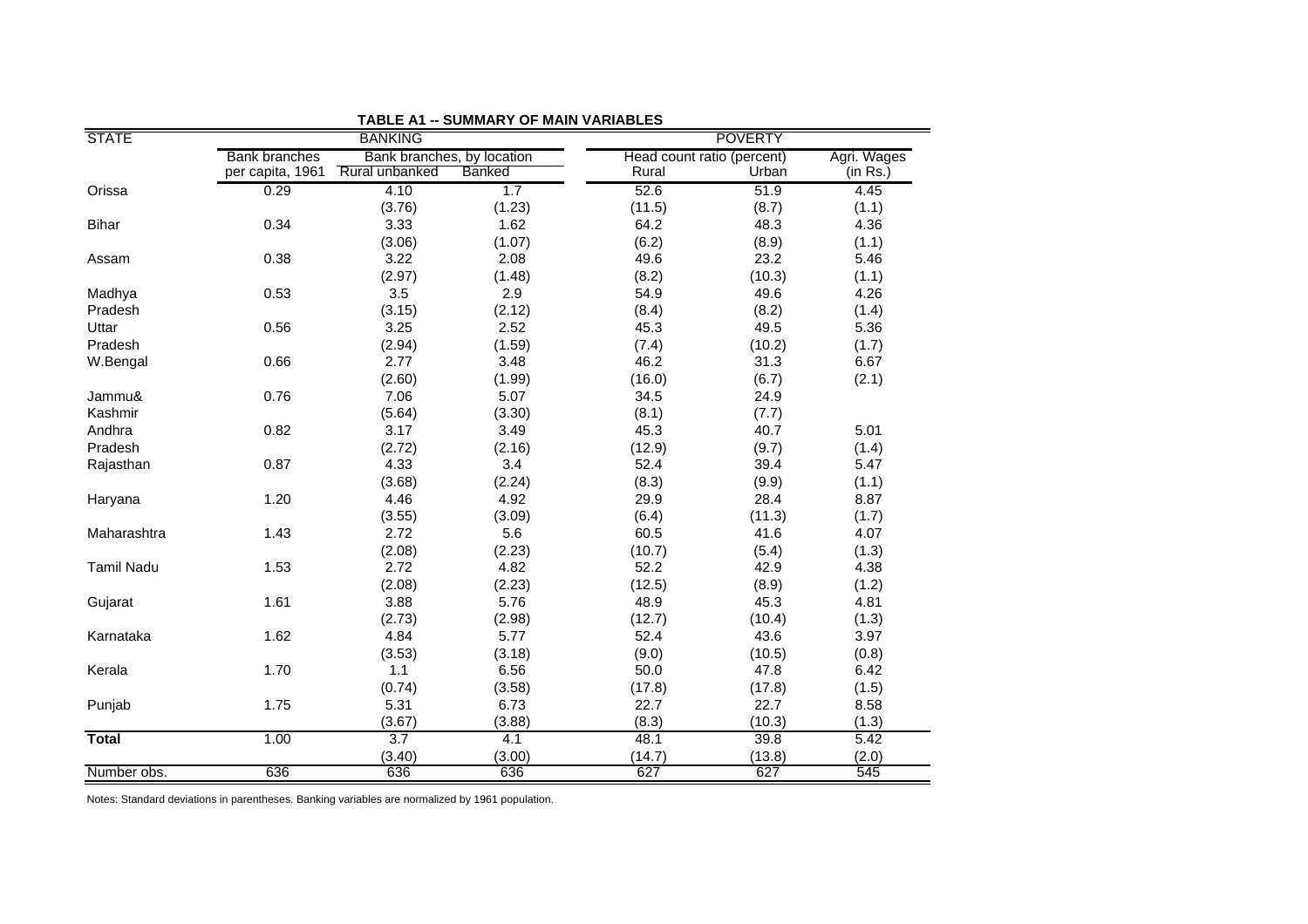

FIGURE A1: Population per bank branch across 16 Indian states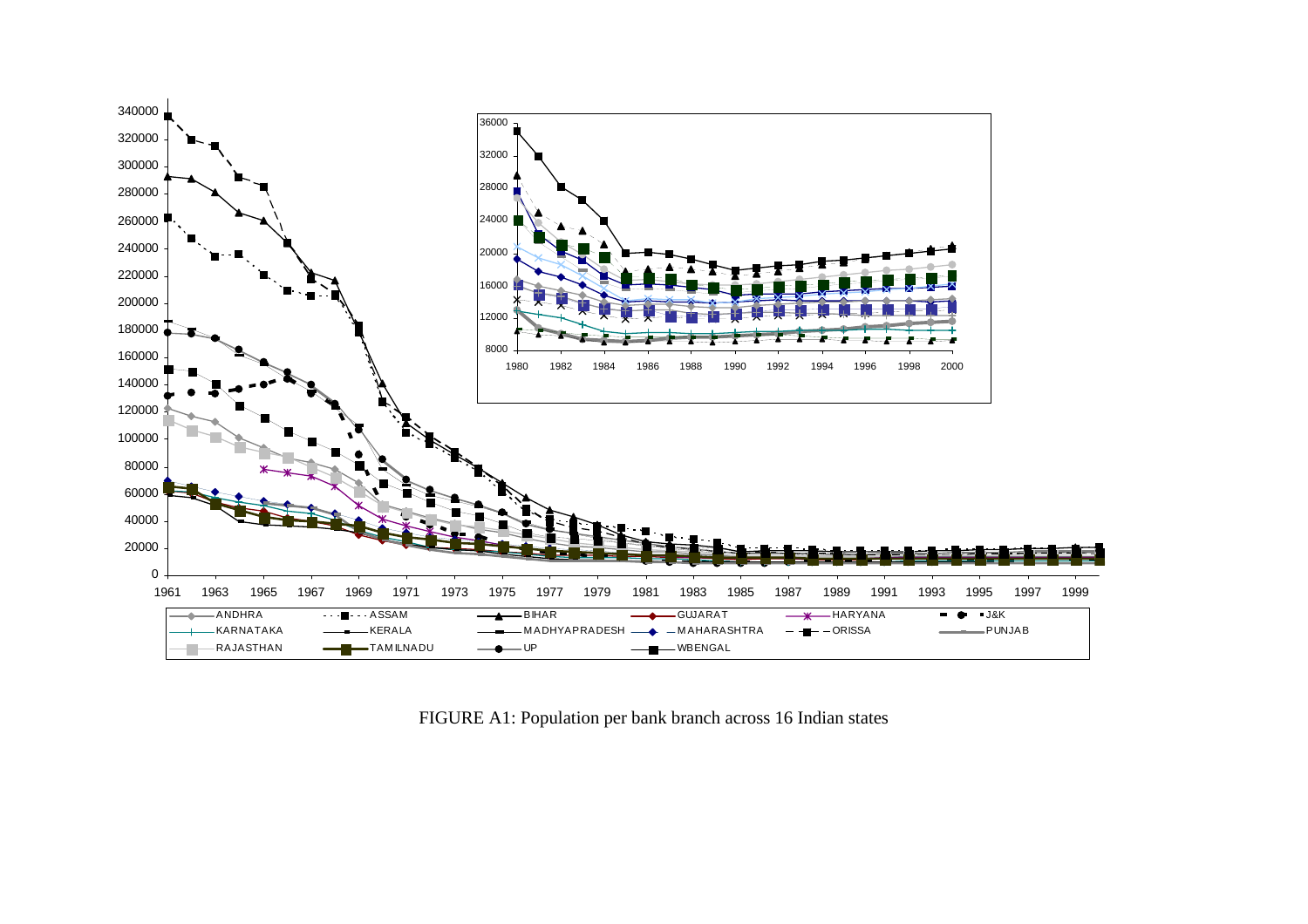

FIGURE A2: Rural Credit and Saving Shares in Indian States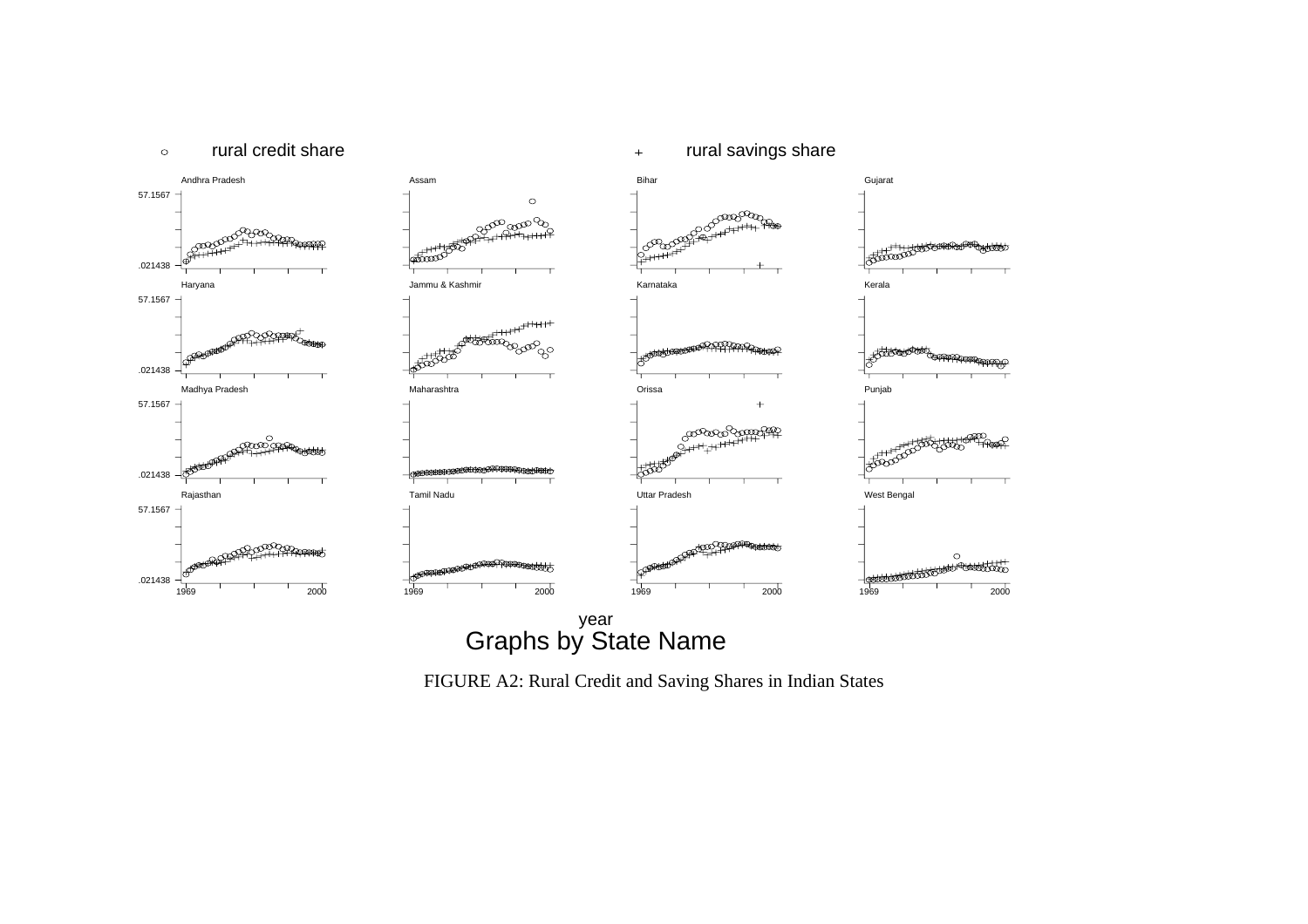

rural headcount ratio under the urban headcount ratio that headcount ratio

 $\circ$ 

Graphs by State Name year

FIGURE A3: Rural and Urban Poverty across Indian States